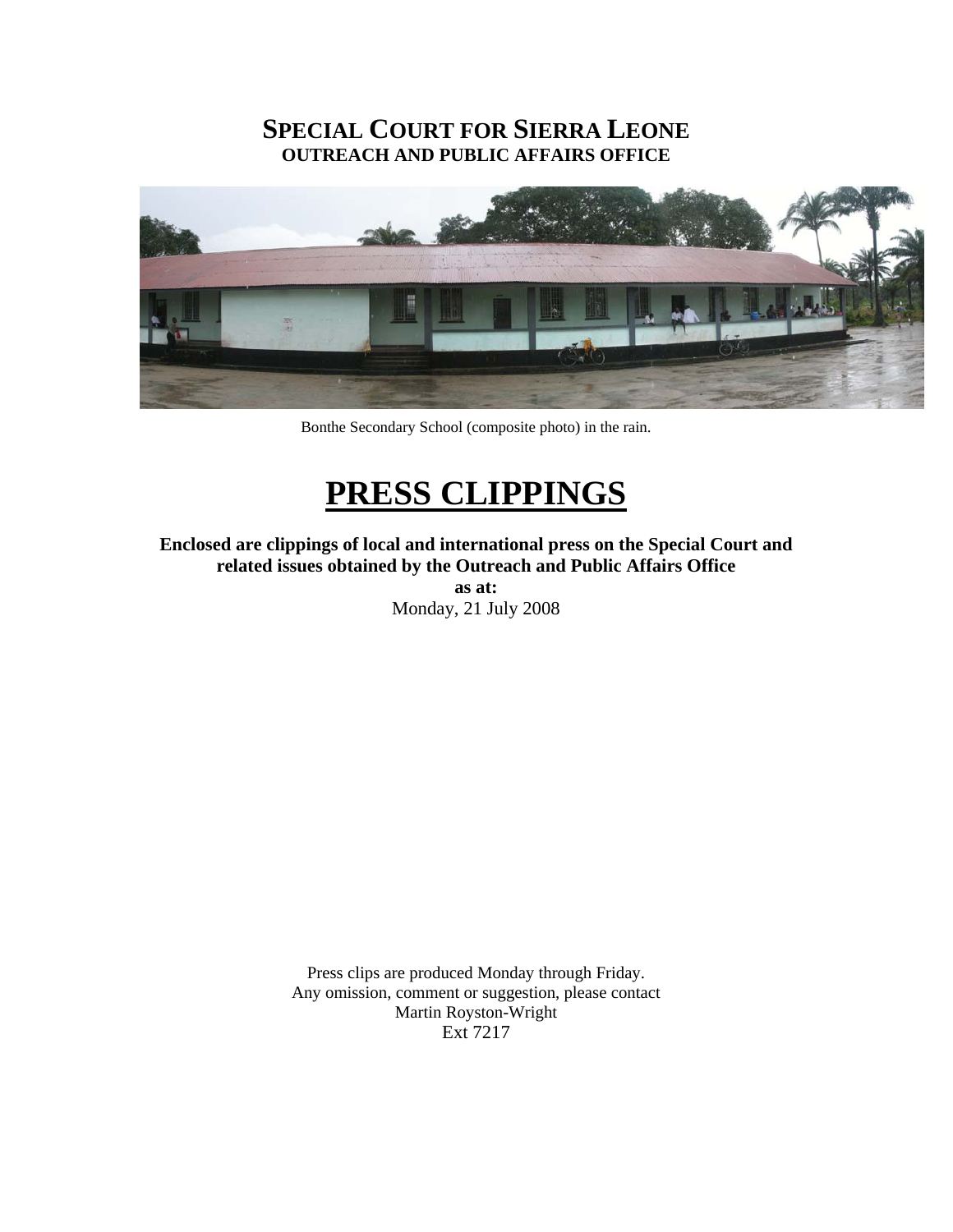| <b>Local News</b>                                                                  |             |
|------------------------------------------------------------------------------------|-------------|
| International Day of Justice / Cotton Tree News                                    | Page 3      |
| <b>International News</b>                                                          |             |
| A Test for Africa / Baltimore Sun                                                  | Pages 4-5   |
| Milosevic, Taylor cases prove Bashir arrest will help Sudan / East African         | Pages 6-7   |
| The 'problem' with Bashir is that he's a better suspect than Taylor / East African | Pages 8-9   |
| UNMIL Public Information Office Complete Media Summaries / UNMIL                   | Pages 10-12 |
| ICC Probes Darfur Rebel Leaders / BBC                                              | Page 13     |
| Sudan Leader Considers Arab Plan / BBC                                             | Page 14     |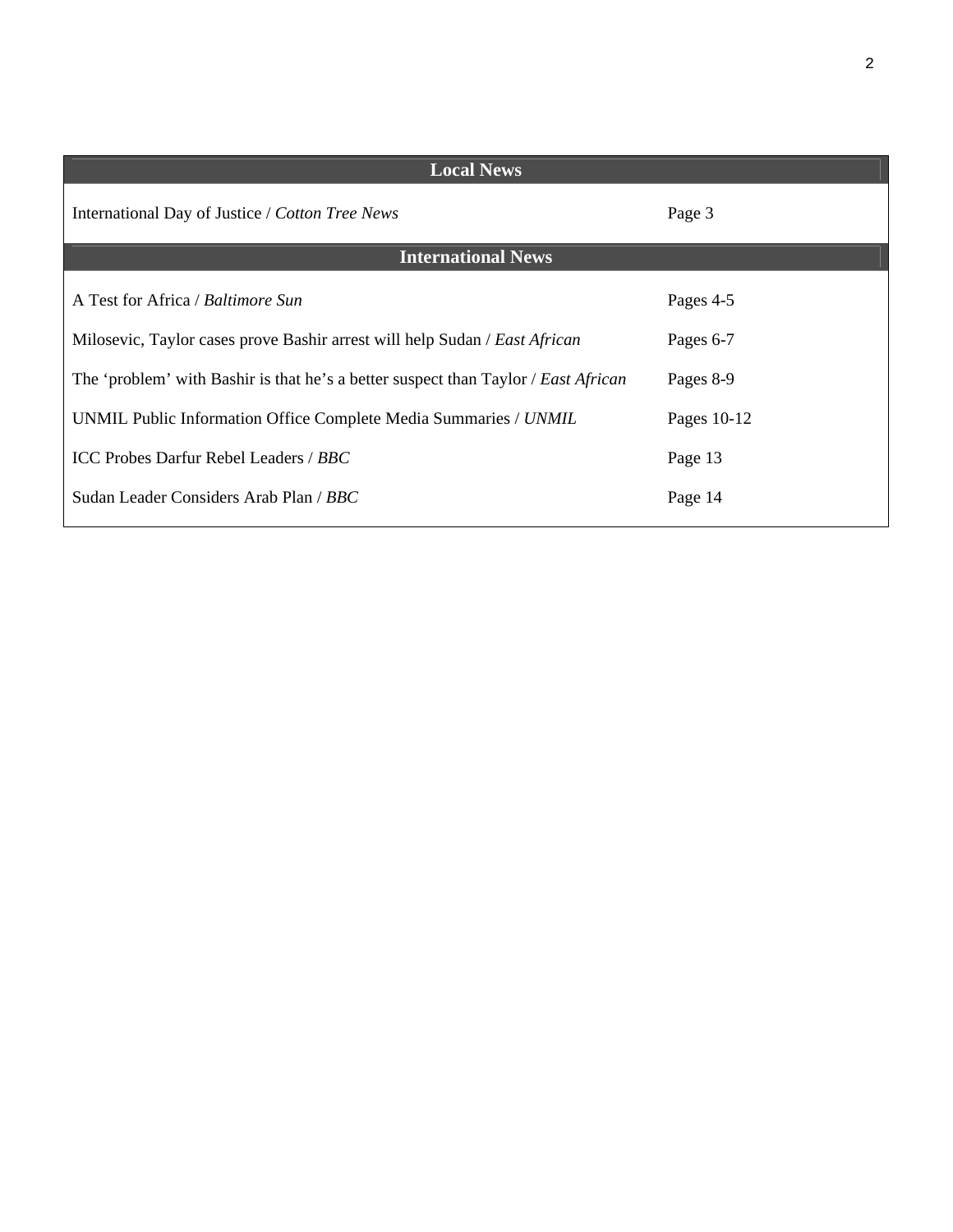## Cotton Tree News Saturday, 19 July 2008

#### **International Day of Justice**

#### Written by Alinah Kallon

#### Saturday, 19 July 2008

Addressing justice and impunity in Sierra Leone is a great stride towards victory for the protection of human rights. It is also indicates the advancement of human security and progress in our national justice sector reform. Sarah-Ann Lewis, Coordinator of the Justice Sector Coordination Office in the Ministry of Justice spoke at a symposium in observance of the International Justice Day at the Miatta Conference Centre in Freetown. Abdul Serry-Kamal, Attorney-General and Minister of Justice said the establishment of the International Criminal Court (ICC) has created an opportunity to punish perpetrators of heinous crimes everywhere. He said Sierra Leone was one of the first countries to sign and ratify the Rome Statute creating the ICC though it had not domesticated the treaty. He pointed out that the establishment of the Special Court for Sierra Leone has contributed tremendously to addressing the issue of impunity in the world. The launch of the ICC Legislation Seminar Report formed part of the ceremony.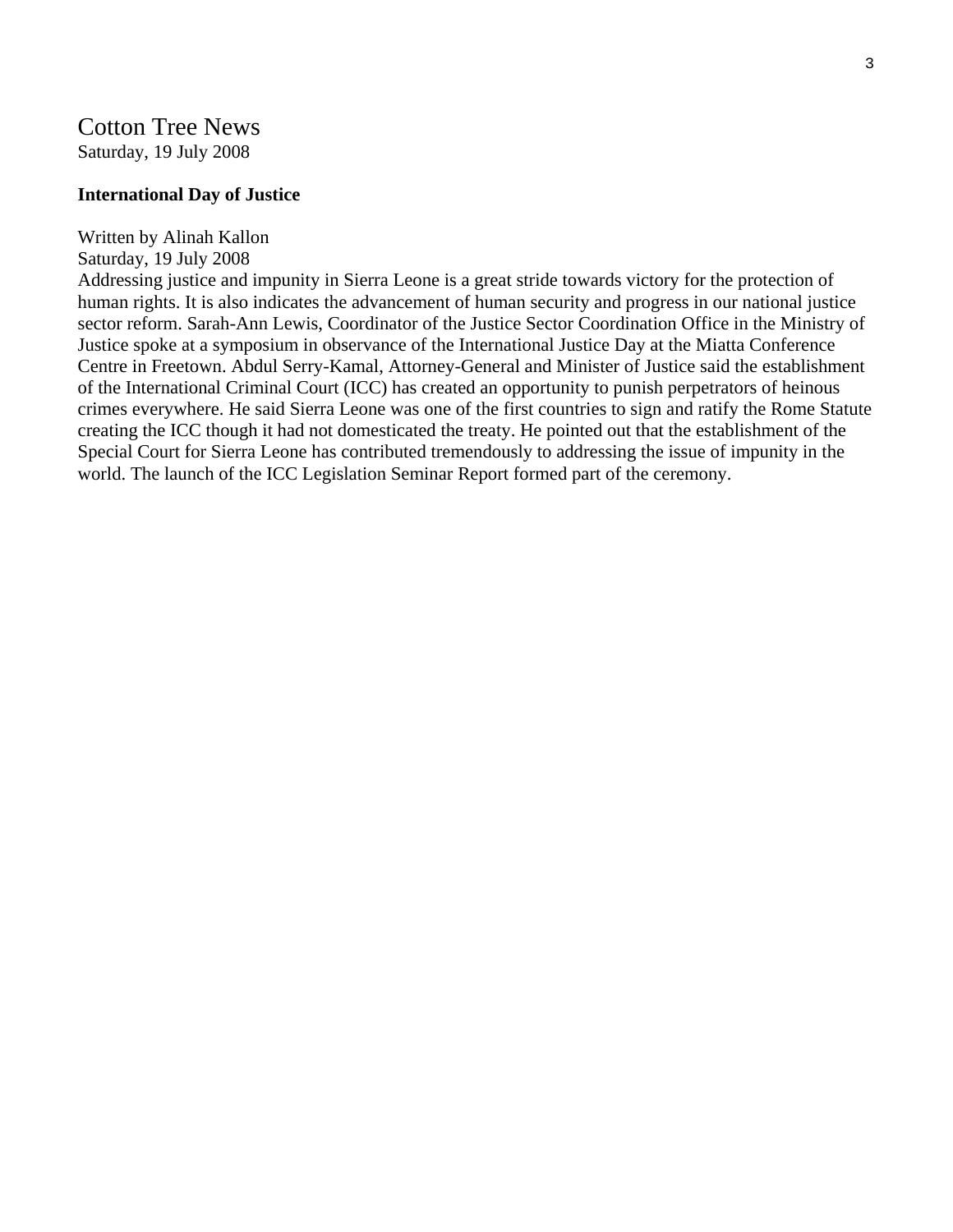Baltimore Sun Monday, 21 July 2008 Opinion

#### **A test for Africa**

War-crimes prosecution of Sudan's leader a victory for rule of law By David M. Crane July 21, 2008 On June 4, 2003, as Liberian President Charles Taylor walked up the steps for the opening ceremony of the Accra Peace Accords in Ghana, I stood in front of the world's press and announced that I had unsealed an indictment charging him with 17 counts of war crimes and crimes against humanity. The international community reacted with praise - and condemnation. Politicians and diplomats voiced concern that my announcement had jeopardized the newly organized peace process and hopes for stability in West Africa. Some even said that the indictment put lives at risk.

Yet five years later, Liberia is stable, and a fairly elected government is in place with a real possibility that it is on the correct path to a sustainable peace under the leadership of the first woman ever elected a head of state in Africa. Mr. Taylor sits in The Hague on trial before a judicial chamber of the Special Court of Sierra Leone.

The recent actions by the International Criminal Court (ICC) related to the indictment of President Omar al-Bashir of Sudan for war crimes, genocide and crimes against humanity have prompted similar rhetoric by politicians and diplomats, who warn of threats to peace, lives and regional stability. Yet the promising outcome in Liberia should encourage the international community to act and focus its efforts to stop the atrocities in Darfur and begin an earnest effort to develop a plan for peace in that region under the Comprehensive Peace Agreement.

The indictments of Mr. Taylor five years ago and Mr. al-Bashir this week tell the people of Africa that their lives matter and that members of the "club" of African leaders are on notice that they will be held accountable for their actions. The indictment of Mr. al-Bashir also signals to the people of Africa that no one is above the law, that the law is fair, and that the rule of law is more powerful than the rule of the gun. This may sound trite to Western ears, but it is a critical message for Africa. In a region where most people have considered the law and governmental institutions a threat, they may begin to realize that through the rule of law, a true and sustainable peace and stable society can emerge from the ashes of Darfur.

Yet, the current leadership in Africa does not get it. Leaders' silence or mumbled condemnation of the ICC's actions reflects their attitude toward the law and their place in the family of nations. The atrocities, the pain and suffering that have been perpetrated upon the people of Africa past in recent decades can't be brushed aside by the statement, "African solutions to African problems." These are international concerns. They are humanity's problems, and they must be dealt with in an international forum, under the rule of law.

These indictments are the building blocks by which Africa can move forward into the 21st century. Accountability, good governance, and the rule of law will bring the stability needed for economic growth and long-term investment. In other words, it is good for business that we foster accountability in all aspects of African society.

The next African head of state who must be held accountable is President Robert Mugabe of Zimbabwe. His arrogant rule has brought great shame on himself, his country, southern Africa, and those who either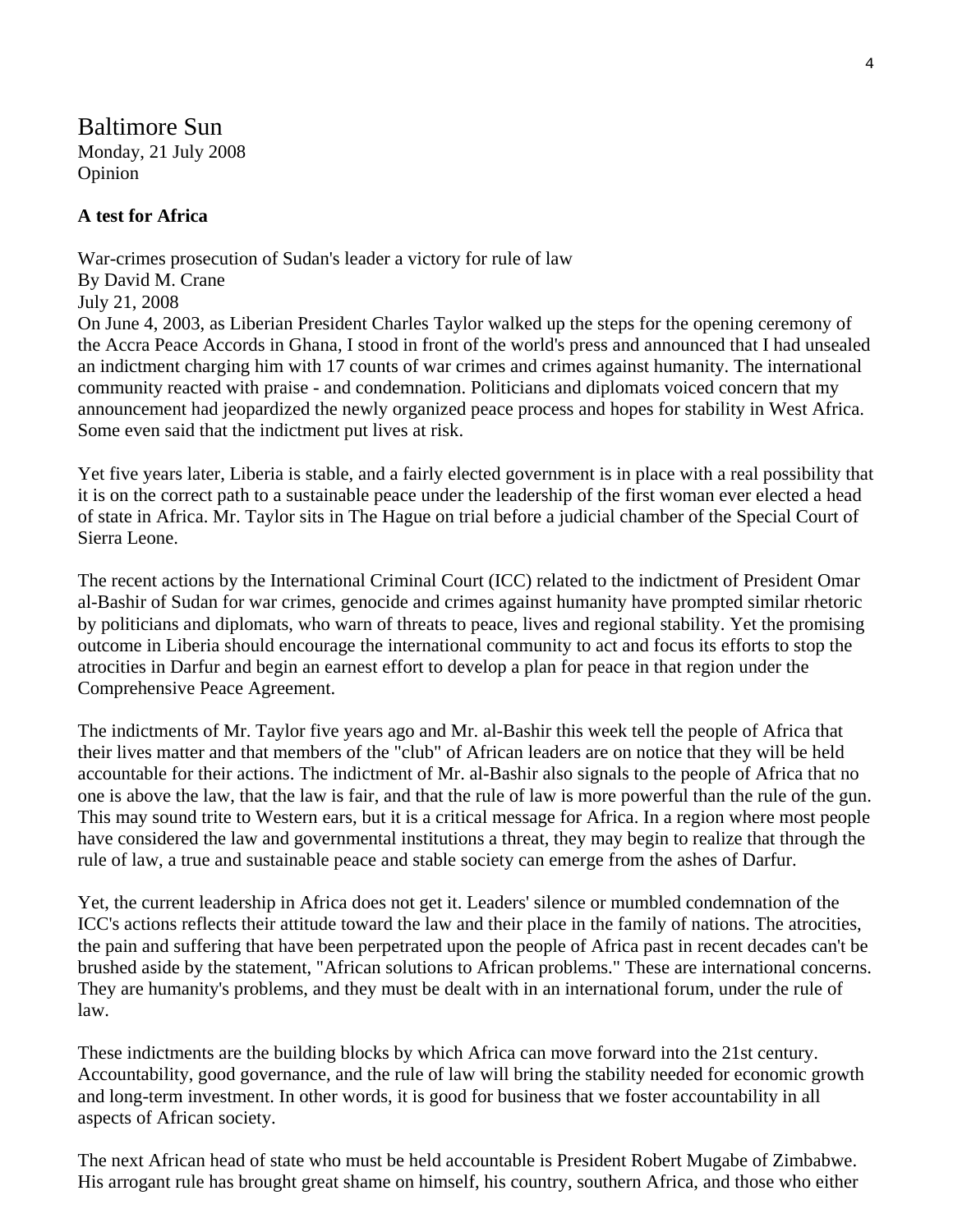coddle him or look the other way, like President Thabo Mbeki of South Africa. International action must be focused, sustained, open, and fair in dealing with this petty tyrant. Yet the world must act soon. Mr. Mugabe must be dealt with by an appropriate legal mechanism - either a domestic or regional court or the ICC.

On Aug. 29, 2007, most of the world's current and former international prosecutors, from Nuremberg to the International Criminal Court, issued the First Chautauqua Declaration in Upstate New York. This historic declaration stated: "It is no longer about whether individuals agree or disagree with the pursuit of justice in political, moral, or practical terms, now it is the law ... the challenge for states and the international community is to fulfill the promise of the law they created; to enforce judicial decisions; to ensure the arrest and the surrender of sought individuals."

The international community has moved forward slowly and erratically in holding accountable those who commit atrocities around the world. Yet it has moved forward nonetheless. The legal card has been dealt by the prosecutor of the International Criminal Court, in response to the United Nations Security Council, regarding the grave international crimes perpetrated in Darfur. It is now time for the dangerous game being played out there to end. Only the political process can do that - by working out a way by which Mr. al-Bashir is removed from power and prosecuted.

They did it with Mr. Taylor; they can do it again with Mr. al-Bashir. In the words of the Chautauqua Declaration: It is the law.

*David M. Crane is a professor at Syracuse University College of Law and former founding chief prosecutor of the international war crimes tribunal in West Africa called the Special Court for Sierra Leone, 2002-2005. His e-mail is dmcrane@law.syr.edu.*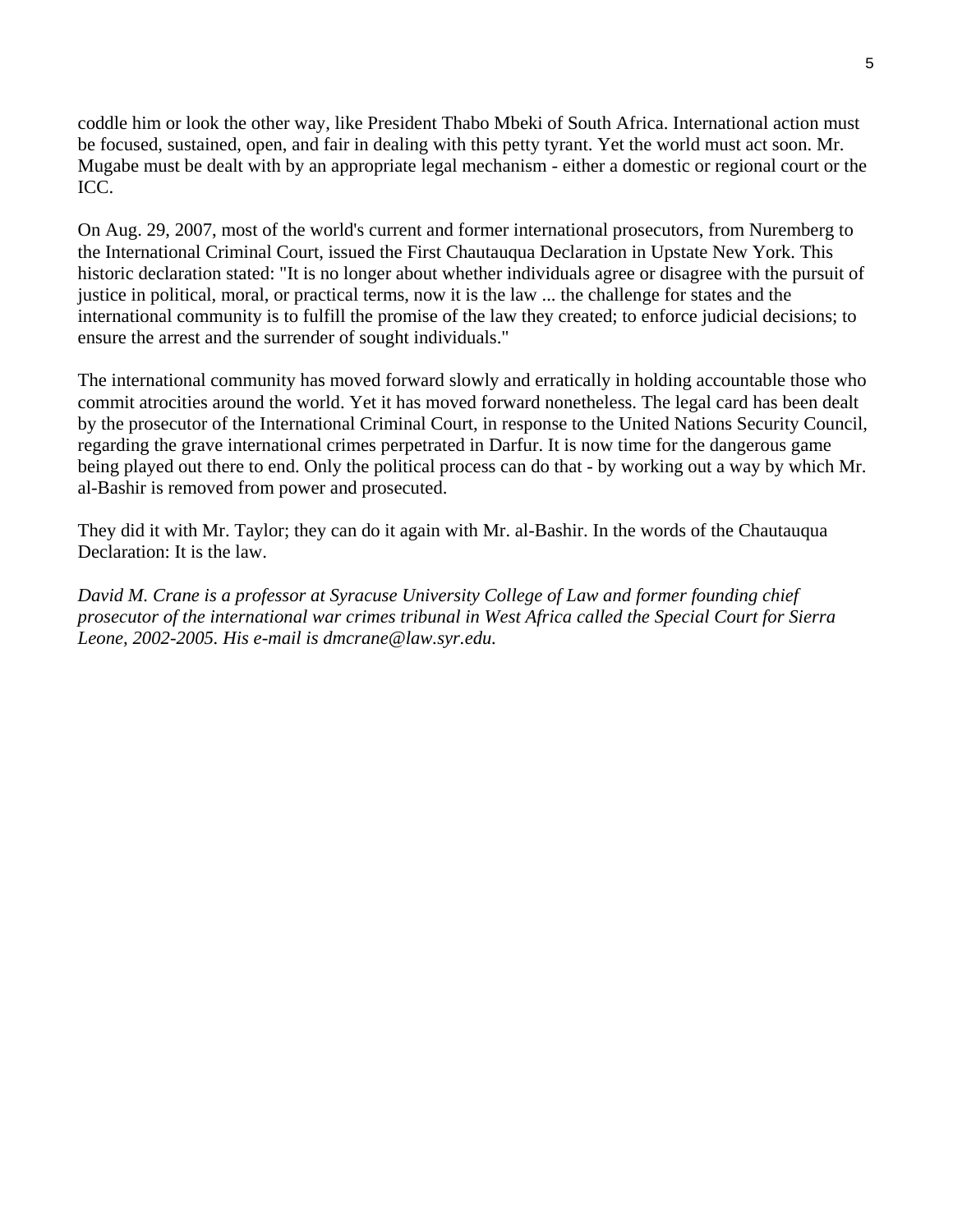## The East African (Kenya) Monday, 21 July 2008

#### **Milosevic, Taylor cases prove Bashir arrest will help Sudan**

By ZACHARY OCHIENG Special Correspondent

Last week's request for a warrant of arrest for Sudanese President Omar al-Bashir by the prosecutor of the International Criminal Court (ICC) Luis Moreno-Ocampo, continues to draw mixed reactions.

However, a report by the think tank ENOUGH Project argues that the call to arrest al-Bashir is not only based on sound evidence, but that it can be a step forward in the path to secure peace in Darfur.

The report cites the cases of Slobodan Milosevic and Charles Taylor, as past indictments of war criminals that brought the desired results.

"The status quo in Sudan is one of the deadliest in the world. Until there is a consequence for the commission of genocide, it will continue. This action introduces a cost, finally, into the equation," says John Mr Prendergast, the co-chair of Enough.

In the report, The Merits of Justice, the authors of the report argue that, "If the hand-wringing all feels a bit familiar, it is because we have been through this more than once before. In 1999, during the Kosovo conflict, Milosevic was indicted in the middle of not only a Nato bombing campaign to reverse the ethnic cleaning in Kosovo, but of high-level peace talks between the United States, Russia, and Finland to end the war."

In the case of Taylor, in June 2003, Liberia was on the brink. Rebel forces had advanced within 10 miles of the capital in the first of a series of offensives that Liberians would dub "World Wars" for their ferocity. The ICC warrant was nevertheless executed, and sanity was restored in Liberia.

In the latest move, the ICC wants al-Bashir indicted on charges of genocide, crimes against humanity, and war crimes in Darfur. The report says however, "Sadly, but somewhat unsurprisingly, the step has set off a chorus of hand-wringing among certain diplomats, academics and pundits who are now arguing that holding perpetrators of crimes against humanity accountable for their actions is unhelpful.

A veteran academic expressed his worry that almost all African senior officials could be made vulnerable to similar charges by this precedent," the report states.

But the report argues, "Let's be clear. Holding people accountable for war crimes is not only the right thing to do from a moral perspective — it directly promotes peace and makes future such abuses less likely.

Part of the reason Darfur has remained locked in crisis for years is that the international community has been slow to acknowledge what has always been painfully obvious: The janjaweed militias that have terrorised and decimated Darfur have been directed by the Sudanese government.

The militias were financed by the government, and received direct battlefield support from the Sudanese military. The ICC is doing no more than acknowledging the plain, painful truth of Sudan's tragedy. The prosecutor should be congratulated for recognising that turning a blind eye to war crimes is not helpful."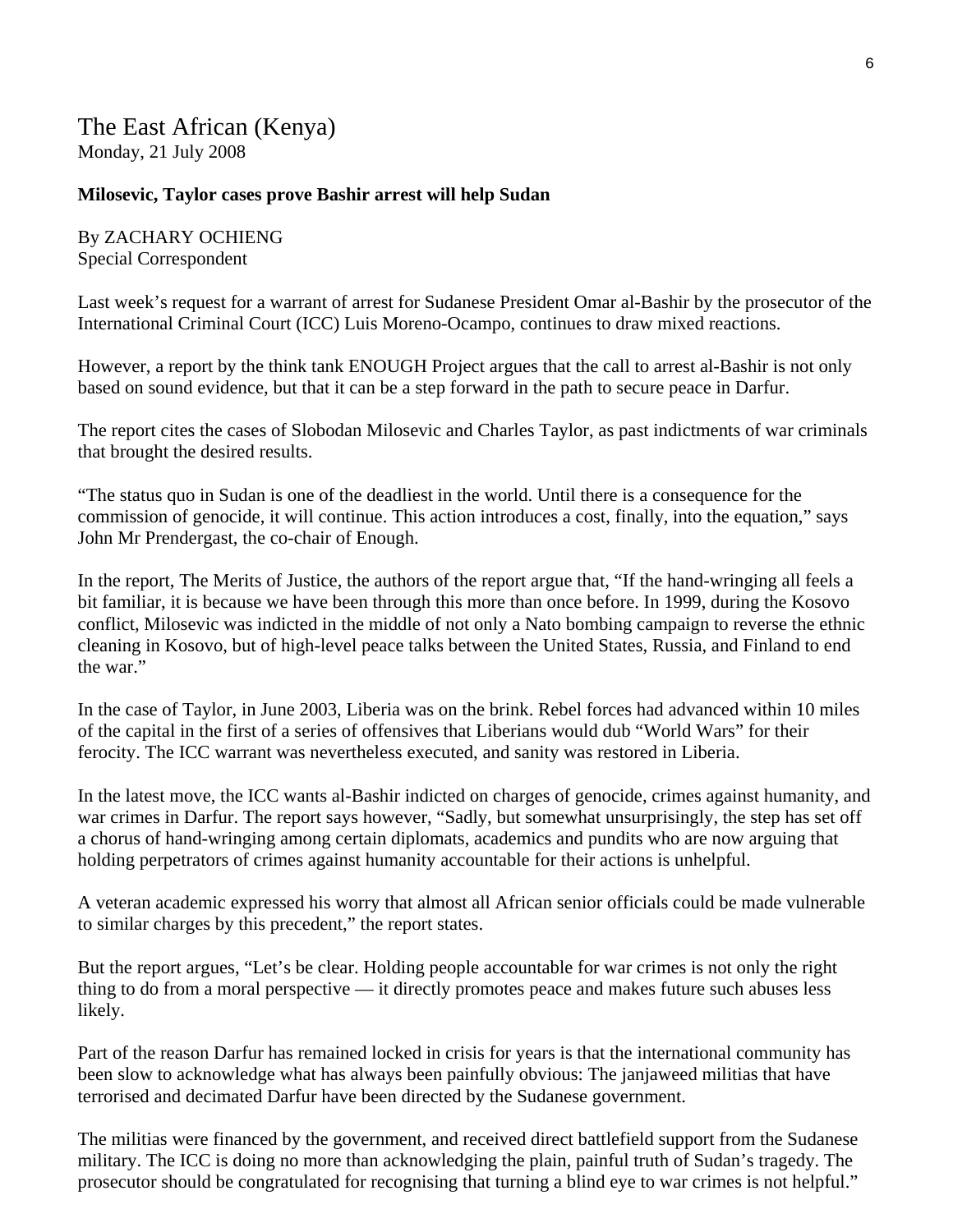According to the report, very few commentators took exception with the notion that Milosevic had been intimately involved in directing ethnic cleansing, genocide, and sundry other war crimes in Bosnia and Kosovo.

But Russian envoy Viktor Chernomyrdin said the indictment "pulled out the rug from under the negotiating process," as both Russia and China decried what they called a "political" indictment that was designed to scuttle peace talks. Others suggested the indictment would push Milosevic to stay in power permanently or lead his forces to adopt an even more brutal approach on the ground in Kosovo.

 Yet, in retrospect, the work of the Yugoslav tribunal and the indictment of Milosevic led to none of the doomsday scenarios envisioned by the skeptics.

While the Russians postponed a single diplomatic trip to Belgrade for one week to express their dissatisfaction with the indictment, the peace talks resumed quickly and Milosevic accepted the demands that were placed upon him: Kosovar refugees were allowed to return home; Serb forces withdrew from the province and a Nato-led force entered to provide security.

Milosevic's hold on power did not last long after the 1999 war and his indictment.

The reports says that the lesson learnt from Milosevic's case is that indictments don't necessarily derail peace talks and, indeed, they seem to be most helpful in clarifying the minds of dictators that their very existence is at stake.

In the Taylor case, he was indicted shortly after he promised to step down by the end of 2003 at a peace meeting in Accra, Ghana, when the special court for Sierra Leone unveiled an indictment against Taylor for war crimes and crimes against humanity perpetrated during that country's brutal war.

Some diplomats engaged in the negotiations denounced the indictment as an impediment to peace, and the presidents of South Africa, Nigeria, and Ghana complained that they had been "sandbagged" by the timing of the indictments as they tried to persuade Taylor to resign.

Pessimists were quick to critique the court's prosecutor for interjecting the concept of justice into the rarefied realpolitik of peace negotiations.

Yet, Taylor's indictment, combined with unprecedented levels of international pressure (including a US warship on the horizon) helped to build the leverage necessary to convince him to move into a negotiated exile in Nigeria. The terms of this deal were clear: As long as he stayed out of Liberian politics, Nigeria would keep him out of the hands of the court, despite an Interpol warrant for his arrest.

Nevertheless, he was arrested following a dramatic and nearly successful escape attempt to cross from Nigeria into Cameroon. He was turned over to the special court and is currently facing trial on 11 counts of war crimes and crimes against humanity.

"Today, self-professed realists argue that Taylor's handover to justice sent the wrong message to dictators such as al-Bashir and Zimbabwe's Robert Mugabe, maintaining that it undermines the credibility of amnesty offers to dictators who are all the more likely to hold on to power at any cost. This facile misreading of history misses the real lessons from the Taylor case," the report says.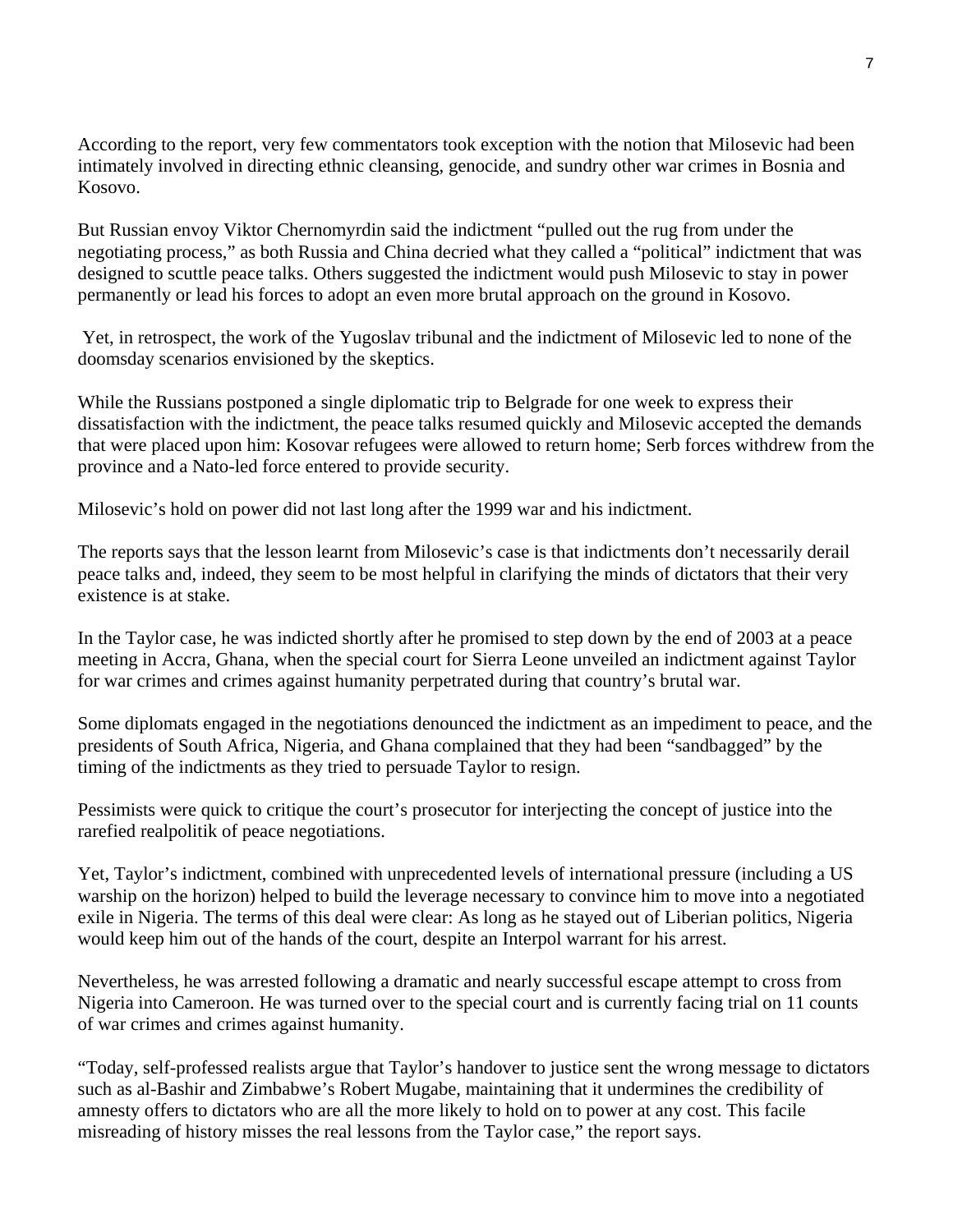## The East African (Kenya) Monday, 21 July 2008

#### **The 'problem' with Bashir is that he's a better suspect than Taylor**

By CHARLES ONYANGO - OBBO cobbo@nation.co.ke

There were two very different and significant developments in Eastern Africa in the last few days.

The International Criminal Court of Justice's prosecutor Morenzo-Ocampo announced that he was moving to seek a warrant of arrest against Sudan's President Omar al-Bashir for genocide and war crimes.

At about the same time in Rwanda, the country which faced one of the worst genocides of the 20th century in 1994 (nearly one million were killed), a law was passed to amend the constitution to provide that a former president cannot be prosecuted on charges for which he was not put on trial while in office.

The amendment means that serving heads of state can be prosecuted. That is quite unusual not just in Africa, but also in the world.

The ICC prosecutor's move has been met with mostly opposition in Africa, with critics arguing it threatens the fragile peace in southern Sudan, and prospects for a negotiated settlement in Darfur, where nearly 200,000 people have been killed and other 2.5 million displaced by government troops and the Khartoum-backed militia, the Janjaweed.

But perhaps the Rwanda example demonstrates that things that are considered "impossible', or deemed to be "unAfrican" can actually be achieved more easily than most people realise.

THE "PROBLEM" WITH THE THREATENED indictment of Bashir is not that it will scuttle peace in southern Sudan and progress in Darfur, but rather that he is considered a "better" war crimes suspect than former Liberian president Charles Taylor. Taylor became the first incumbent African president to be charged by the ICC with war crimes.

In 2003, he was forced to step down from power and eventually carted off to the Hague where his trial is currently taking place.

The same leaders who all descended upon Monrovia to ensure that Taylor left, are now mealy-mouthed about Bashir. Yet, while Taylor's atrocities were informed by an element of common criminality and petty greed, Bashir's in Darfur are partly a cold cynical calculation to ethnically cleanse parts of western Sudan to make possible oil exploration unfettered by local political and cultural claims over the fields.

True, in the Sudan context, Bashir is a moderate of sorts, and if he is weakened by the threat of ICC indictment, it might make it easier for hardliners to outmanouvre him.

Even if that happens, it might not all be a disaster. It's probably better to have a regular leadership change that allows hardliners too to come to power, than have incompetent moderates rule until they are senile.

Secondly, Bashir has probably reached the limits of his ability to deliver on commitments made to the south, or to make progress on Darfur. A hardliner might be able to move matters forward because he would have more credibility with the forces now opposed to compromise.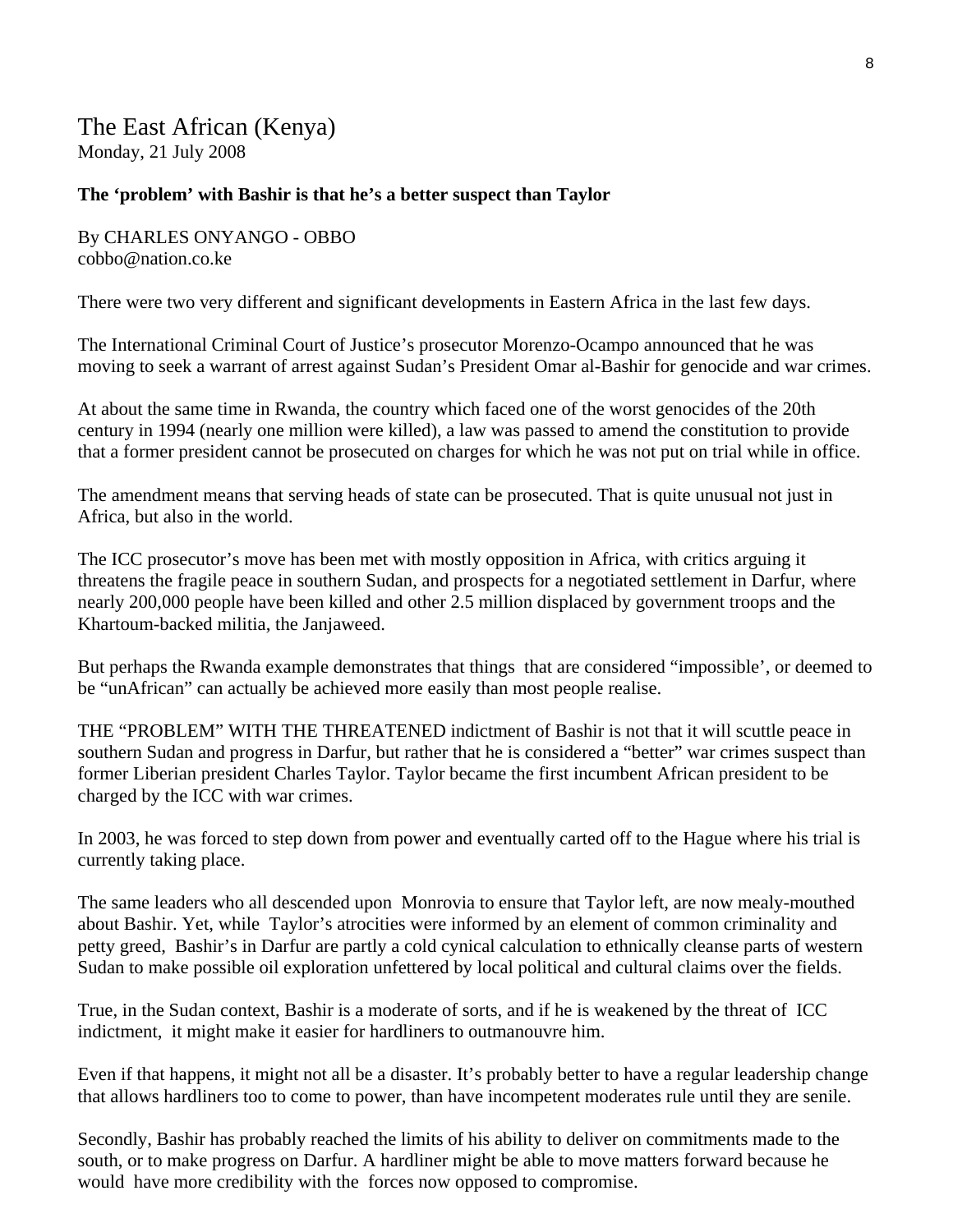YET AGAIN, THE AFRICAN UNION ALSO has positioned itself foolishly. An organisation that has been pressing the international community to invest more in the Darfur peacekeeping effort, and to send a UN mission to Somalia does not help its cause when it rallies to shield Bashir from Morenzo-Ocampo's onslaught.

China, perhaps the leading global defender of Bashir — and rogue Zimbabwe president Robert Mugabe's — government's against international censure, is also putting its future relations in Africa at risk because of a narrow focus on the oil concessions it has won in Sudan.

China is worried about losing access to oil and other resources in Africa to feed its booming economy, it's unwilling to risk that by seeming critical of brutal regimes in countries from which it buys raw materials. So it has rushed to try and seek a UN vote halting charges on Bashir.

China doesn't need lessons in the folly of such an approach. It should just take a look at the damage a similar approach has brought upon the USA, and how much of its prestige — and influence — it has squandered in the process.

Charles Onyango-Obbo is Nation Media Group's managing editor for convergence and new products.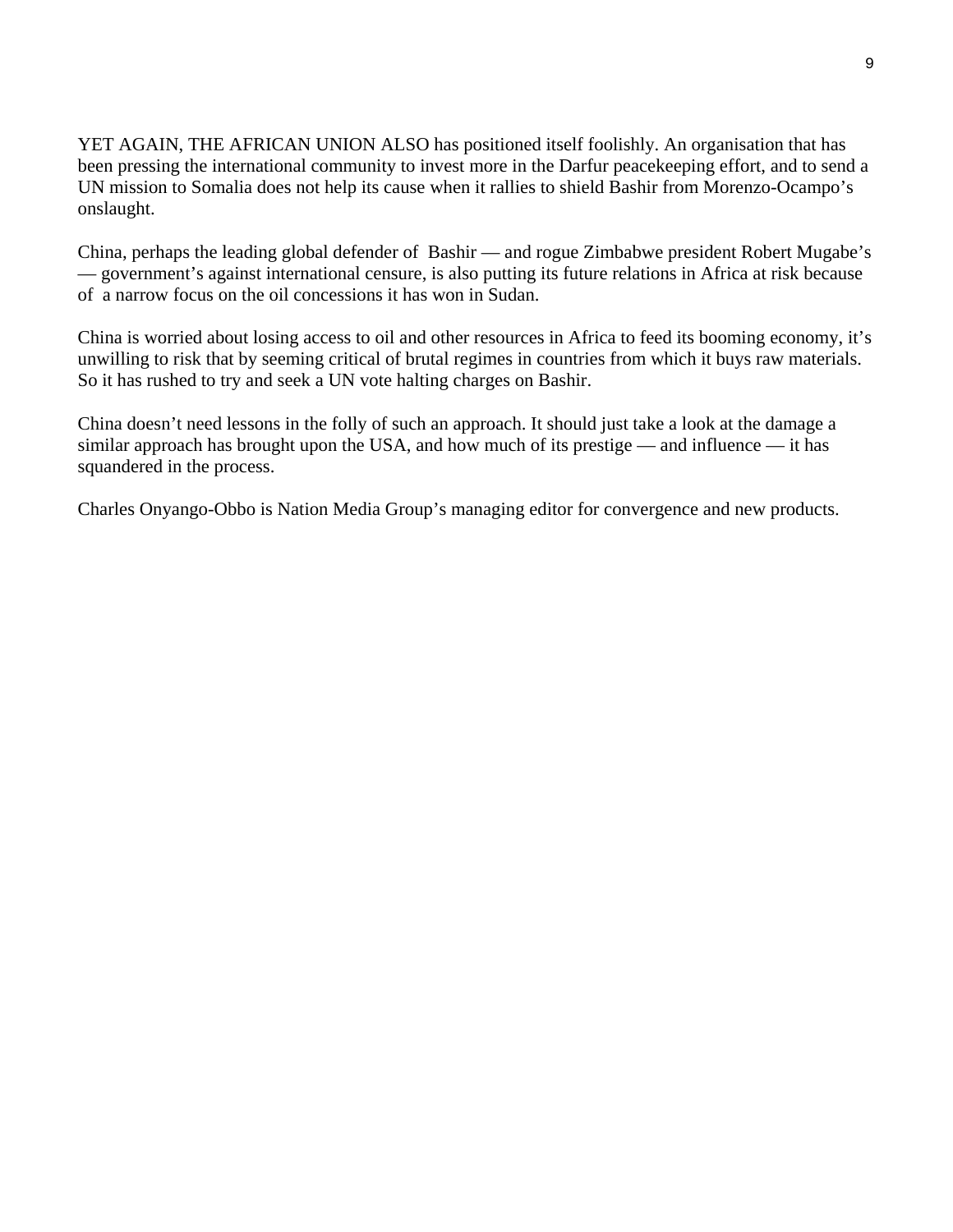

United Nations Mission in Liberia (UNMIL)

## **UNMIL Public Information Office Complete Media Summaries 18 July 2008**

*[The media summaries and press clips do not necessarily represent the views of UNMIL.]* 

#### **Newspaper Summary**

#### **Six Police Officers Disrobed for Complicity in Armed Robbery**

(The Inquirer, New Democrat, The New Liberia, The Analyst, The Informer, Heritage, The News)

- Six Police officers caught in armed robbery have been disrobed and sent to court for prosecution. The men are accused of armed robbing some residents of Paynesville and Sinkor, fleeing with money, phones and other valuables.
- The New Democrat newspaper said the six officers were part of 'Operation Thunderstorm' previously launched by Police to combat crime. The accused officers were the ones President Ellen Johnson Sirleaf apparently referred to as "bad apples" in the Police. At a recent press conference, the President spoke of the Police as being infested with some 'bad apples' which might have resulted from a vetting process that was not, in her view, rigorous as was done in the case of the new Liberian army. She suggested that the setting up of a re-vetting process may be necessary to retain good officers and weed out the bad ones. Some critics including opposition politicians - John Whitfield and the Liberty Party - misconstrued President Sirleaf's statement as demeaning the Force.
- Residents of the King Gray community in the Paynesville suburb this week accused police officers of complicity in armed robbery that left several people affected, but Police officials denied their men were involved. One can expect public feedback in the media in the coming days, particularly since it has become public knowledge that Police officers are involved in armed crime. Public fears are likely to be allayed in view of the fact Police authorities are apprehending and punishing misconduct involving law enforcement officers.

#### **President Sirleaf Assesses Security Situation – Tours Several Communities at Night**  (The Analyst)

- President Johnson Sirleaf late Thursday evening joined state security officers on a patrol of several communities, mainly in the Paynesville suburb to get a first hand assessment of the security situation in Monrovia at night. Some communities in Paynesville suffered an unprecedented wave of attacks and looting by armed roaming criminals in the last couple of days, prompting the recent launch of a security measure by the Liberia National Police to deal with the menace.
- The President was escorted on the assessment tour by a contingent of the Liberia National Police, backed by United Nations peacekeepers.

#### **Third Autopsy Report Vindicates Suspected murderers of Teenager - But Government Excepts**

(Public Agenda, Daily Observer, The Inquirer, The News, National Chronicle, Heritage)

- Lawyers representing Hans Williams and his fiancée Mardea Paykue in the little Angel Meideh Togba murder case have released the result of the third autopsy conducted on the exhumed body. Speaking at a news conference Thursday, the Dean and Associates headed by Cllr. Musa Dean quoted the autopsy report as saying the deceased died from hanging and urged the Justice Ministry to release his clients from further detention. But Justice Minister Philip Banks described the third autopsy report presented by the lawyer as "ridiculous and faulty."
- Quoting the report, he said the second autopsy by the Cuban pathologist was incomplete and substandard.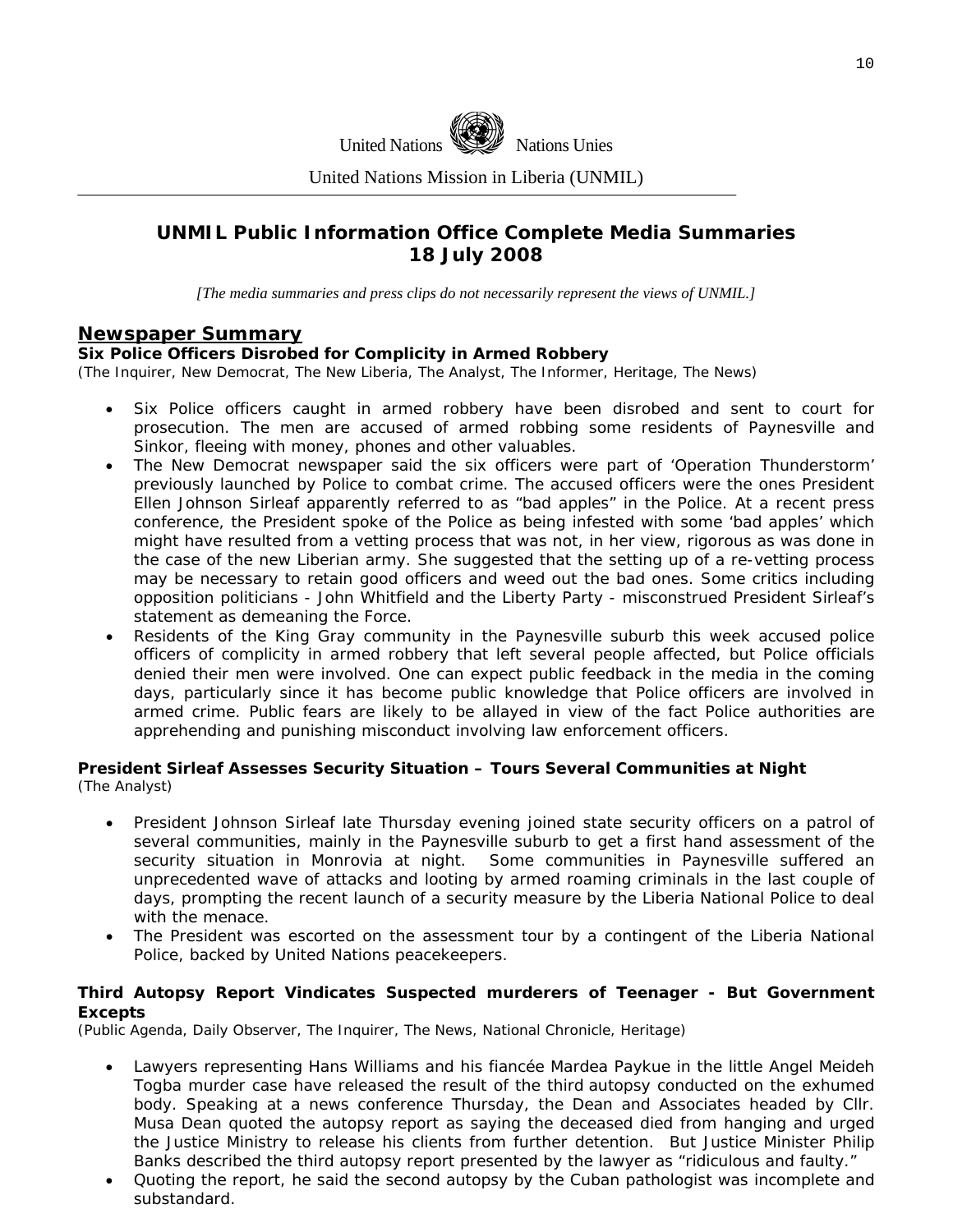- Prior to the third autopsy, two separate autopsies were performed with the second report contradicting an earlier one that ruled out foul play. The second report indicated that Angel was sexually abused before being strangled to death.
- Little Angel Meideh Togba was found hanging on November 30, 2007 at the home of her guardians.

## **Radio Summary**

## **Star Radio** *(News culled today from website at 8:30 am)*

#### **Immigration Commissioner Identifies Trafficking Points**

- Speaking at a one day seminar on challenges of border security and management, Immigration Commissioner Chris Massaquoi said the Roberts International Airport and other border points in the country are major transit points for human trafficking.
- Col. Massaquoi said human trafficking and the illegal entry of undocumented migrants are situations of concern and challenges along the borders.
- He said because the borders are porous, deadly crimes are being perpetrated leaving the economy strangulated and deprived of much needed revenues.
- Also speaking at the seminar, Justice Minister Philip Banks acknowledged that child trafficking was prevalent in the country.

The one day seminar was organized by the Governance Commission and the BIN.

*(Also reported on Truth F.M. and ELBC)* 

#### **Defense Lawyers Release Third Autopsy Report for Late Angel Togba**

 *(Also reported on Truth F.M. and ELBC)* 

#### **Suspected Armed Robber Found Dead in Paynesville**

- A man believed to be in his twenties has been found dead in the Rock Hill Community in Paynesville.
- Residents claimed the man was part of a group that had gone to arm rob residents of the area Wednesday night and that the suspected armed robber might have been lynched to death by some community people.
- In an interview, the residents said they would do all they can to protect the area which has been a constant target for armed robbers.
- On Saturday armed robbers attacked several homes in the King Gray community in the same area, stealing money, phones and raping women.

*(Also reported on Truth F.M. and ELBC)*

#### **Government Resolves to Protect Citizens amidst Upsurge in Armed Robbery**

- Information Minister Laurence Bropleh says the upsurge in armed robbery is a superficial attempt to disrupt the smooth operation of government and confuse peaceful citizens.
- Speaking to reporters, Dr. Bropleh said government is resolved to protect its citizens and would do all it can to ensure they are safe.
- He said "Operation Disrupt and Dismantle" is showing a good sign and assured the necessary support would be given to ensure success.
- "Operation Disrupt and Dismantle" was launched by the Liberia National Police following increasing report of armed robbery involving men wearing Police uniforms.

*(Also reported on Truth F.M. and ELBC)* 

#### **LPRC Shortlists Five Companies to Bid for Terminal Rehabilitation**

- The Liberia Petroleum Refining Company (LPRC) has short listed five out of ten companies to participate in a bidding process.
- The process would lead to the rehabilitation and modernization of the Petroleum Storage Terminal at the LPRC.
- LPRC's Managing Director, Harry Greaves said the bid would close on August 21 and one of the companies is expected to be awarded the rehabilitation contract on September 10.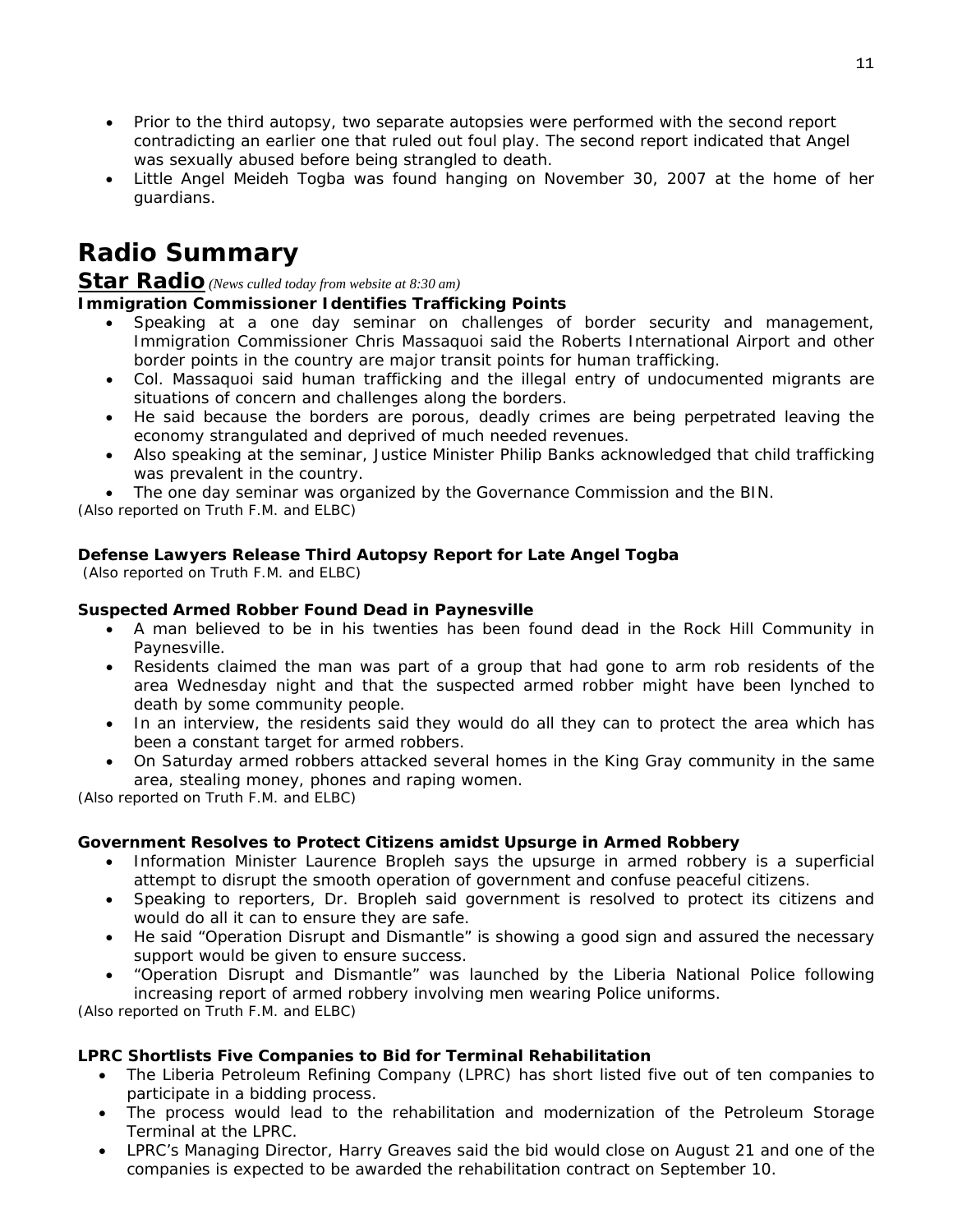• Mr. Greaves said the present Product Storage Terminal has limited capacity, leakage, corroded pipes and old technology resulting to high losses.

#### **Government Debunks Claims of Abandoning Collapsed Vai Town Bridge**

- Government says it is currently in the process of evaluating bids for the reconstruction of the collapsed Vai Town Bridge.
- Clarifying reports that government had abandoned the bridge, Public Works Minister, Luseni Donzo said instead two Chinese companies, Chico and Ceeco are in the bid for the World Bank sponsored contract.
- His statement follows assertion by a former Finance Minister that government was boasting of surplus while the collapsed Vai Town Bridge lies abandoned.

\*\*\*\*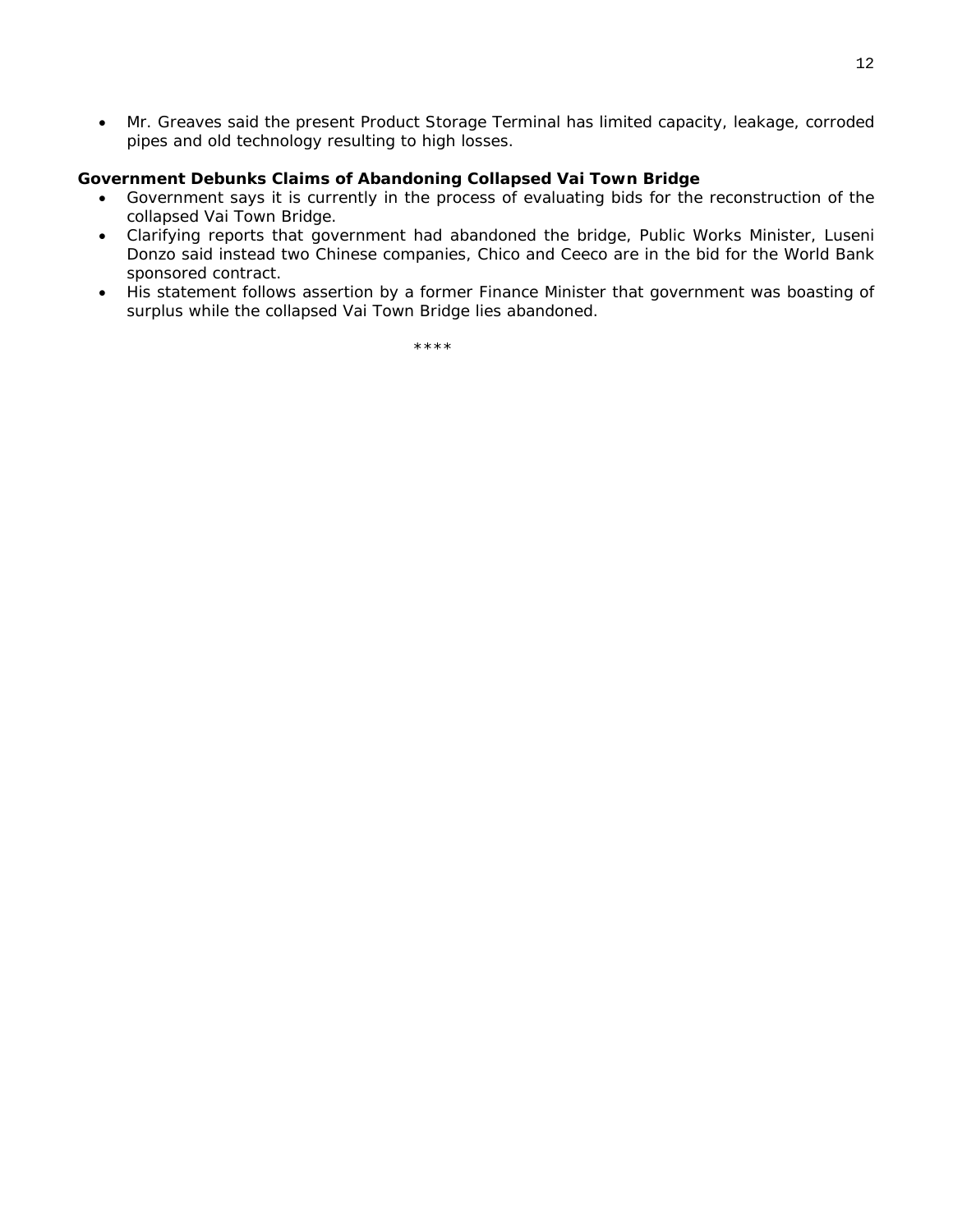BBC Friday, 18 July 2008

## **ICC probes Darfur rebel leaders**

## **Rebel leaders from Sudan's Darfur region are being investigated for war crimes, says International Criminal Court's prosecutor Luis Moreno-Ocampo.**

Mr Ocampo last week asked for Sudanese President Omar al-Bashir to be indicted on war crimes charges, sparking angry protests in the capital, Khartoum.

Now he wants rebels to help investigate two of their own

commanders accused of attacking African Union peacekeepers.

"Any attack against peacekeepers... is a war crime," he told the BBC.

#### **Evidence**

Rebels are accused of killing 10 AU peacekeepers last year in an assault on their base in the town of Haskanita, in southern Darfur.

Mr Ocampo told the BBC he was asking other militant groups to help him gather evidence against two rebel commanders suspected of leading the attack.

"The rebel groups have an opportunity to... provide evidence, to arrest the commanders and to stop crimes," he said, adding that the rebels had to show respect for the law.

The ICC prosecutor rejected suggestions that he had jeopardised peace efforts in Darfur by asking for an arrest warrant for Mr Bashir. He says the UN Security Council decided justice had to be done in Darfur to make peace.

"A few weeks ago, in June 2008, the Security Council confirmed the

need to do justice", he said, "so I am doing what the Security Council requested me to do." Some UN officials fear reprisals against UN peacekeepers and aid workers in Darfur, if an arrest warrant is issued against Mr Bashir - some non-essential staff have been pulled out of the region. There are some 9,000 members of a joint UN-African Union peacekeeping force in Darfur, of a planned 26,000 contingent.

The five-year-old conflict has left some 300,000 people dead, while more than two million have fled their homes, the UN says.

Sudan's government says the scale of the violence and suffering has been exaggerated by the west for political reasons.

It denies charges that it organised the Arab Janjaweed militias, accused of widespread atrocities against Darfur's black African population.







Darfur rebels are being asked to help the ICC investigations